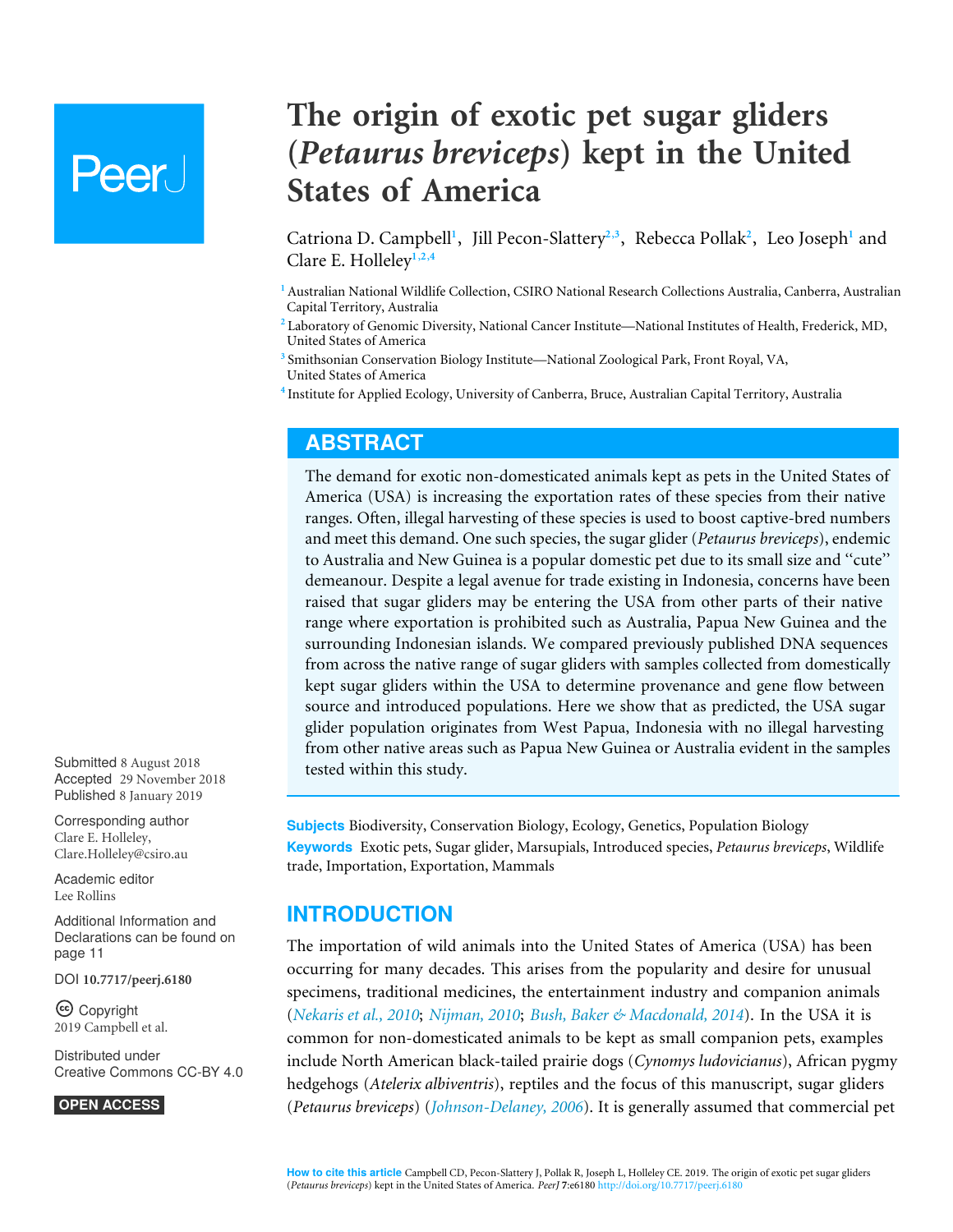breeders within the USA stock animals through legal channels, however illegal animal exportation continues to occur from both developed and developing countries (*[Alacs &](#page-11-0) [Georges, 2008](#page-11-0)*; *[Wyler & Sheikh, 2008](#page-14-1)*). A common source of illegal wildlife trade in the pet market is the false classification of illegally harvested wild-caught animals as 'farmed' or 'captive-bred' animals (*[Bulte & Damania, 2005](#page-12-1)*; *[Mockrin, Bennett & Labruna, 2005](#page-13-2)*). This means that despite adhering to legal importation channels, USA pet breeders could unwittingly be supporting illegal wildlife trade. Illegal wildlife trade is a significant ethical and economic issue and is an industry worth between \$5 billion and \$23 billion US dollars per year (*[Wyler & Sheikh, 2008](#page-14-1)*; *[World Economic Forum, 2017](#page-14-2)*).

The sugar glider (*Petaurus breviceps*) is a small arboreal and nocturnal marsupial whose native distribution includes continental Australia and the island of New Guinea (*[Smith, 1973](#page-14-3)*; *[Malekian et al., 2010](#page-13-3)*) as well as an introduced population in Tasmania, Australia (*[Campbell et al., 2018](#page-12-2)*). Currently, seven morphologically defined subspecies are recognized across the species' range. Four occur on the island of New Guinea (*P. b. flavidus, P. b. papuanus, P. b. taxa, P. b. biacensis*) and three are in Australia (*P. b. ariel*, *P. b. longicaudatus, P. b. breviceps*). This taxonomy, however, is not supported by a previous mitochondrial study (*[Malekian et al., 2010](#page-13-3)*). Sugar gliders usually nest in social groups of between two and seven but are known to nest alone on occasion (*[Suckling, 1984](#page-14-4)*). They occur in rainforests and wet and dry sclerophyll forests and are hollow-dependent (*[Koch,](#page-13-4) [Munks & Woehler, 2008](#page-13-4)*). Home range varies between seasons and fluctuates between 0.3 and 2.8 hectares (*[Suckling, 1984](#page-14-4)*). Diet consists of the sap of *Eucalyptus spp*., *Acacia spp.* gum, leaves of host trees, invertebrates and honeydew produced by insects (*[Smith, 1982](#page-14-5)*; *[Suckling, 1984](#page-14-4)*). An introduced population of sugar gliders on Australia's island state of Tasmania also has carnivorous dietary preferences, including hollow-nesting birds, their eggs and young (*[Stojanovic et al., 2014](#page-14-6)*).

The sugar glider was brought to the USA for the exotic pet trade in the 1990s (*[Brust,](#page-12-3) [2009](#page-12-3)*). The current size of the USA sugar glider population is unknown, but it makes up a proportion of the 3.5 million exotic mammalian pets kept in private households (excluding ferrets, rabbits and livestock) (American Veterinary Medical Association, 2018). This established USA population may have been founded by a small number of individuals and possibly from only a small part of the native range. The prevailing view from active breeders and sugar glider enthusiast websites is that the USA population of sugar gliders originates from West Papua, Indonesia, on the island of New Guinea [\(Table S1\)](http://dx.doi.org/10.7717/peerj.6180#supp-2). There is, however, little to no documentation to substantiate this anecdotal view. Additionally, there is the possibility that Australian sugar gliders were imported into the USA before exportation was banned in 1982 with the implementation of the Wildlife Protection Act (Regulation of Exports and Imports) 1982, or that undocumented or illegal trade of Australian populations may have occurred and/or be on going (C Johnson-Delaney, pers. comm., 2010). Thus, the provenance of the USA population of sugar gliders is essentially unknown and no data are available on its genetic diversity.

Sugar gliders can be legally traded internationally from breeding facilities based in Jakarta, which are known to supply the pet trades in Malaysia, Thailand and USA (*[Lyons](#page-13-5) [& Natusch, 2012](#page-13-5)*). These animals are thought to be wild trapped from the Sorong area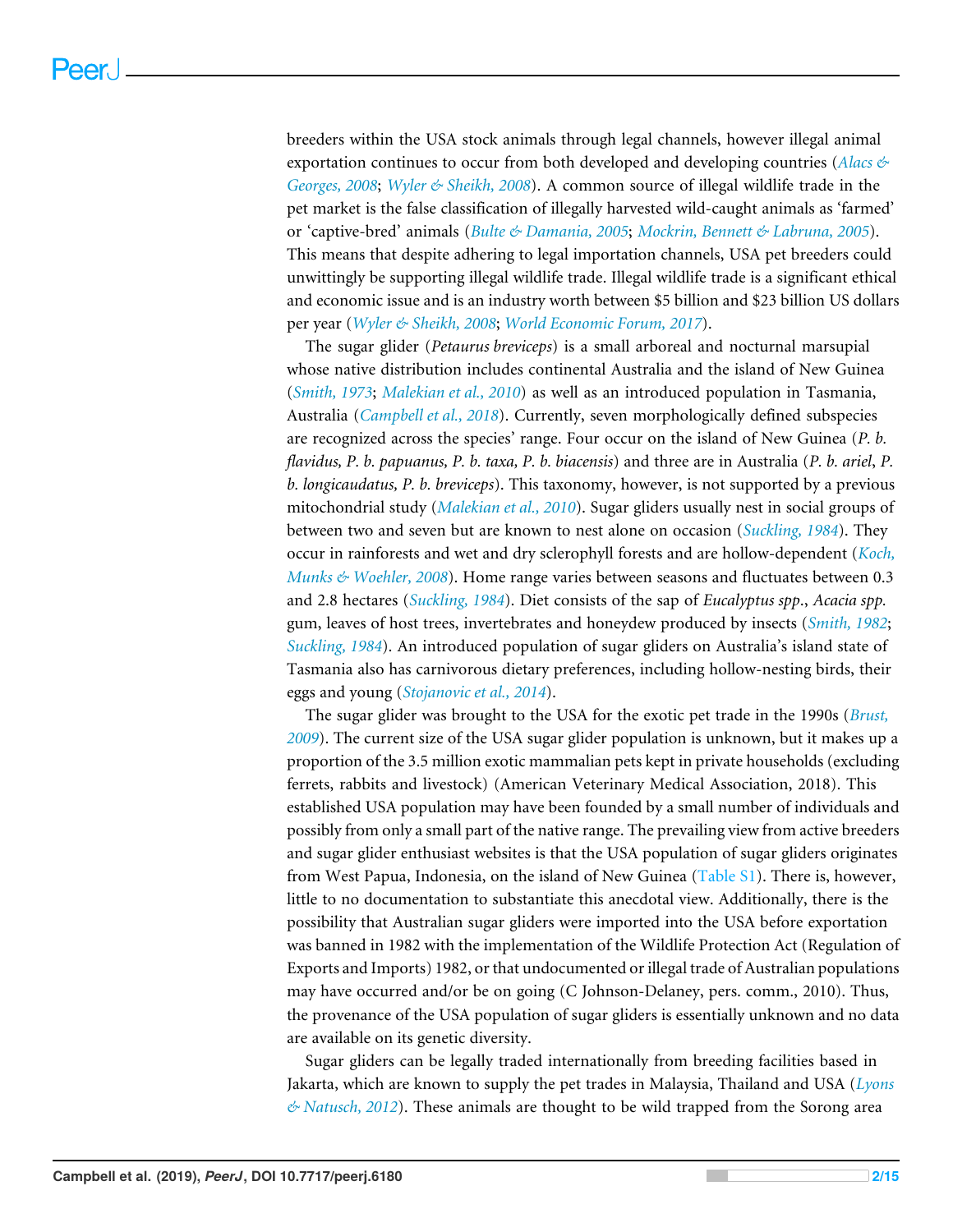(West Papua, Indonesia) as part of a quota system but there is no documentation about where individual animals were trapped (*[Lyons & Natusch, 2011](#page-13-6)*; *[Lyons & Natusch, 2012](#page-13-5)*). In this study we use nuclear and mitochondrial markers to assess the provenance and genetic diversity of sugar gliders imported to the USA. We examine three possible origins for historical and ongoing importation: (a) sugar gliders originate from West Papua, Indonesia and are thus legally imported; (b) sugar gliders are traded from West Papua into the USA but are wild-caught elsewhere in Indonesia or Papua New Guinea and; (c) sugar gliders are wild-caught in Australia and smuggled into the USA, either directly or through an intermediate hub. We characterise the genetic diversity residing within the USA population and compare it to other independent introduction events.

## **MATERIALS AND METHODS**

#### **Sample collection**

Within the USA, samples were opportunistically collected from the tissue by-product of neuter procedures, thus all samples were from male individuals. Samples were collected from seven states: Washington  $(n = 4)$ , Illinois  $(n = 3)$ , Maryland  $(n = 2)$ , Minnesota  $(n=4)$ , New Jersey  $(n=2)$ , Wyoming  $(n=2)$  and Texas  $(n=128)$  [\(Fig. 1;](#page-3-0) [Table S2\)](http://dx.doi.org/10.7717/peerj.6180#supp-3). All tissues were donated by qualified veterinarians, with the identity of the owners, breeders or operators remaining anonymous. The sampling co-ordinates in [Table S2](http://dx.doi.org/10.7717/peerj.6180#supp-3) refer to the site of tissue collection. Extensive sampling was possible in Texas with the co-operation of two large commercial operators of sugar glider farms. These breeding facilities are thought to be major suppliers of pet sugar gliders for the greater USA.

To identify the provenance of the USA population, we compiled a database of 93 previously published geo-referenced mitochondrial (mtDNA) and nuclear DNA (nDNA) sequences for *P. breviceps* from Genbank (*[Benson et al., 2013](#page-12-4)*) in Geneious 10.0.5 (*[Kearse](#page-13-7) [et al., 2012](#page-13-7)*)*.* Sampling across the native range was comprehensive and included one small introduced population, located on the island state of Tasmania, Australia. Sample sizes for the following locations were as follows: mainland Australia,  $n = 41$ ; Tasmania,  $n = 21$ ; Indonesia, *n* = 5 ; Papua New Guinea, *n* = 26) (*[Malekian et al., 2010](#page-13-8)*; *[Campbell et al., 2018](#page-12-2)*) [\(Fig. 1;](#page-3-0) [Table S2\)](http://dx.doi.org/10.7717/peerj.6180#supp-3).

#### **DNA extraction and PCR amplification**

DNA was extracted from 145 tissue samples (testes) using the Qiagen Puregene<sup>®</sup> Tissue Kit following the manufacturer's protocols. A total of 2,092 bp of DNA were sequenced from two mitochondrial genes (ND2, ND4, 1,394 bp) and one nuclear gene ( $\omega$ -globin, 698 bp) and were amplified to complement previous phylogenetic studies of the sugar glider (*[Malekian et al., 2010](#page-13-3)*; *[Campbell et al., 2018](#page-12-2)*). A 695 bp fragment of the mtND2 gene was targeted using primers mmND2.1 (5'-GCACCATTCCACTTYTGAGT-3') and mrND2c (5'-GATTTGCGTTCGAATGTA-GCAAG-3') (*[Osborne & Christidis, 2001](#page-14-7)*). An 699 bp fragment of the mtND4 gene was targeted using primers mt10812H (5'-TGACTACCAAAAGCTCATGTAGAAGC-3') and mt11769L (5'-TTTTACTTGGATTTGCACCA-3') ([Arevalo, Davis & Sites, 1994](#page-12-5)) and a 698 bp fragment of the nuclear  $\omega$ -globin gene was targeted using primers G314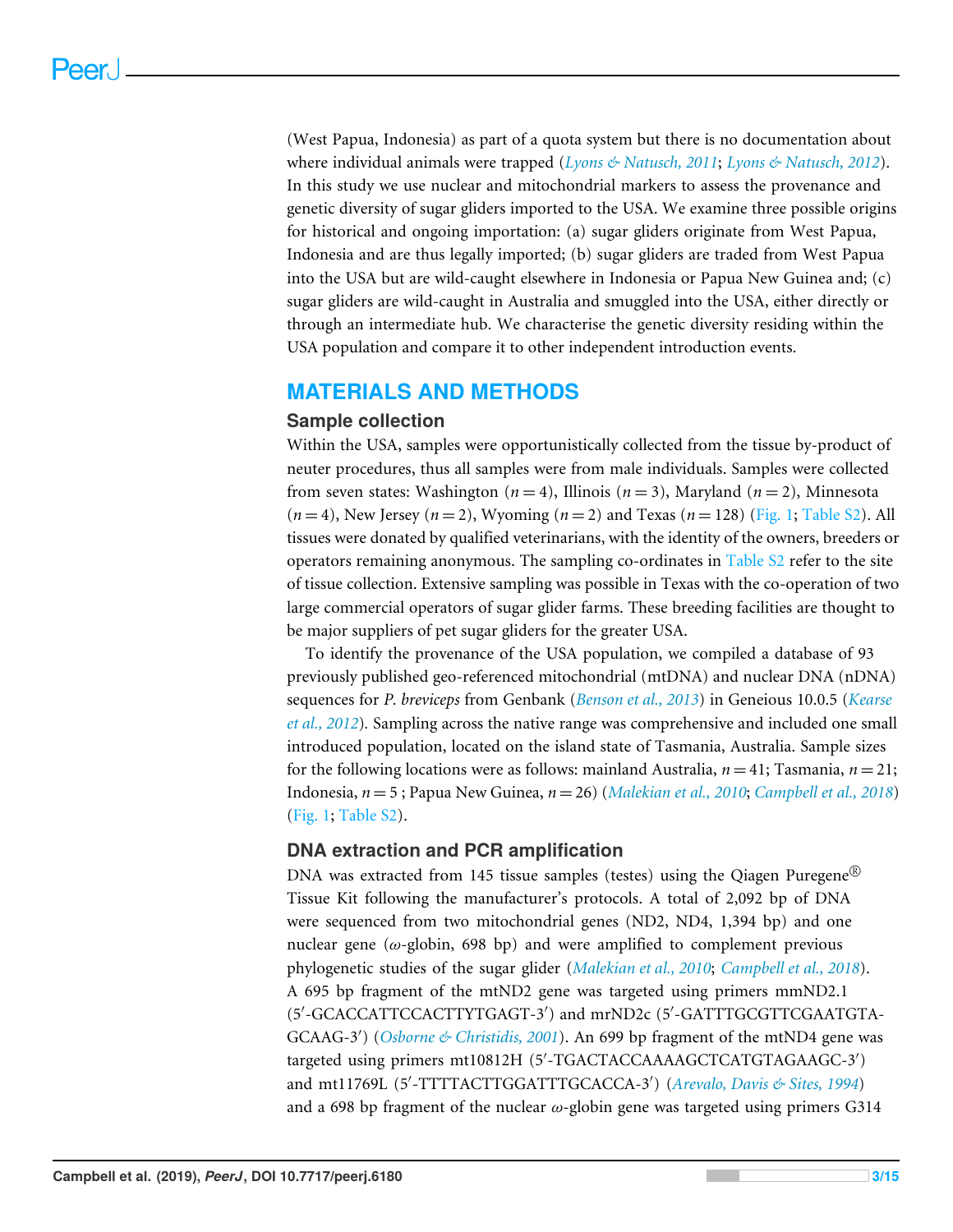<span id="page-3-0"></span>

**Figure 1** *Petaurus breviceps* **samples collected from the pet trade in the United States of America and wild-caught specimens from across the species native range.** The introduced USA population is indicated in orange, and native populations on the Island of New Guinea in blue (*P. b papuanus, P. b. tafa, P. b. flavidus, P. b. biacensis*), Australia in red (*P. b ariel*) and green (*P. b. longicaudatus*, *P. b. breviceps*) (*[Malekian et al.,](#page-13-3) [2010](#page-13-3)*; *[Campbell et al., 2018](#page-12-2)*).''

Full-size [DOI: 10.7717/peerj.6180/fig-1](https://doi.org/10.7717/peerj.6180/fig-1)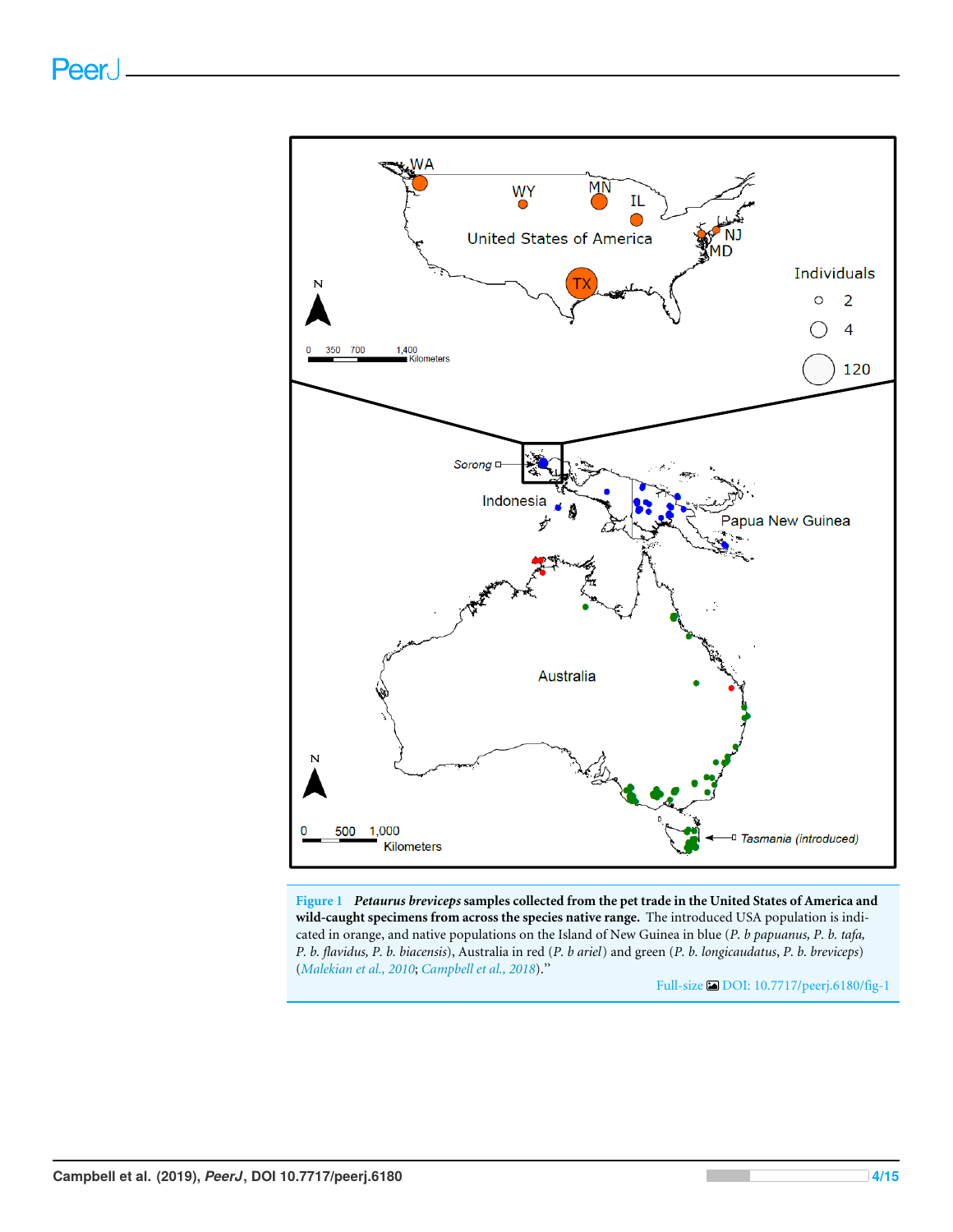(5'-GGAATCATGGCAAGAAGGTG-3') and G424 (5'-CCGGAGGTGTTYAGTGGTA-TTTTC-3') (*[Wheeler et al., 2001](#page-14-8)*). PCR amplifications contained 50 ng of DNA, 1×PCR buffer; 62.5 mM MgCl<sub>2</sub>; 5mM dNTP's; 0.4  $\mu$ M each forward and reverse primer; 4 mg BSA, 0.5 µl of Amplitaq Gold and ddH<sub>2</sub>0 to a total volume of 25 µl. PCR conditions consisted of denaturation at 95 °C for 9 min followed by 35 cycles of denaturation at 94 °C for 45 s, 50 ◦C for 45 s and 72 ◦C for 45 s and finally an extension period of 72 ◦C for 10 min. To confirm amplification, 5  $\mu$ l of PCR product was visualised in a 1.0% agarose gel containing ethidium bromide.

## **Sequencing**

PCR products were purified using ExoSAP protocol consisting of 20  $\mu$ l of PCR product combined with 0.72  $\mu$ l shrimp alkaline phosphatase (SAP); 0.36  $\mu$ l exonuclease I (EXO); 3.92 µl ddH<sub>2</sub>O (Amersham Pharmacia, Piscataway, NJ, USA), incubated at 37 °C for 30 mins followed by an enzyme inactivation step at 80  $\degree$ C for 15 mins. Sequencing reactions consisted of 1 µl of purified PCR product, 0.25 µl of BigDye® v3.1 (Applied Biosystems), 1× sequencing buffer, 0.16  $\mu$ M primer and ddH<sub>2</sub>0 to a total volume of 9  $\mu$ l. Cycling conditions were 45 cycles of 96 °C for 10 s, 50 °C for 5 s followed by 60 °C for 4 min. Sequencing reactions were purified using the Agencourt<sup>®</sup> CleanSEQ dye-terminator removal method as per the manufacturer's guidelines (Beckman Coulter, Brea, CA, USA). Sequencing was performed on an ABI 3730 DNA Analyser (Applied Biosystems, Foster City, CA, USA) at the National Cancer Institute-Frederick.

## **Phylogenetic analysis**

Forward and reverse raw sequences were checked and edited manually in Sequencher v4.8 (GeneCodes). The consensus sequences for all individuals were aligned in MUSCLE (*[Edgar, 2004](#page-12-6)*) using Geneious 10.0.5 (*[Kearse et al., 2012](#page-13-7)*). Based on the work of *[Malekian](#page-13-3) [et al.](#page-13-3) [\(2010\)](#page-13-3)*, *Petaurus abidi* was used as the outgroup as it is the closest sister group to *P. breviceps*.

Mitochondrial data and nuclear data were separated for the network analysis because they have different modes of inheritance. Networks were generated using median joining network analysis (*[Bandelt, Forster & Röhl, 1999](#page-12-7)*) with software package PopART (Allan Wilson Centre Imaging Evolution Initiative) on the concatenated mitochondrial genes ND2 and ND4 and the nuclear  $\omega$ -globin. Number of haplotypes, number of variable sites, haplotype diversity, nucleotide diversity, Tajima's D (*[Tajima, 1989](#page-14-9)*) and gene flow indices *F*<sub>ST,</sub> D<sub>XY</sub>, and D<sub>A</sub> for the mitochondrial data were calculated in DnaSP v5.10.1 (*[Librado &](#page-13-9) [Rozas, 2009](#page-13-9)*).

Phylogenetic analyses were estimated using the maximum likelihood method for the concatenated dataset. Appropriate models of DNA substitution were determined in MEGA v7.0 (*[Kumar, Stecher & Tamura, 2016](#page-13-10)*) with genes partitioned, using the Akaike Information Criterion (AIC) with gamma distribution and the proportion of invariant sites estimated during the search [\(Table S3\)](http://dx.doi.org/10.7717/peerj.6180#supp-4). Maximum likelihood phylogenies were carried out using Garli v2.01 (*[Zwickl, 2006](#page-14-10)*), which allows for the analysis of partitioned data. Bootstrap support was calculated in Garli v2.01 by performing 1,000 bootstrap replicates.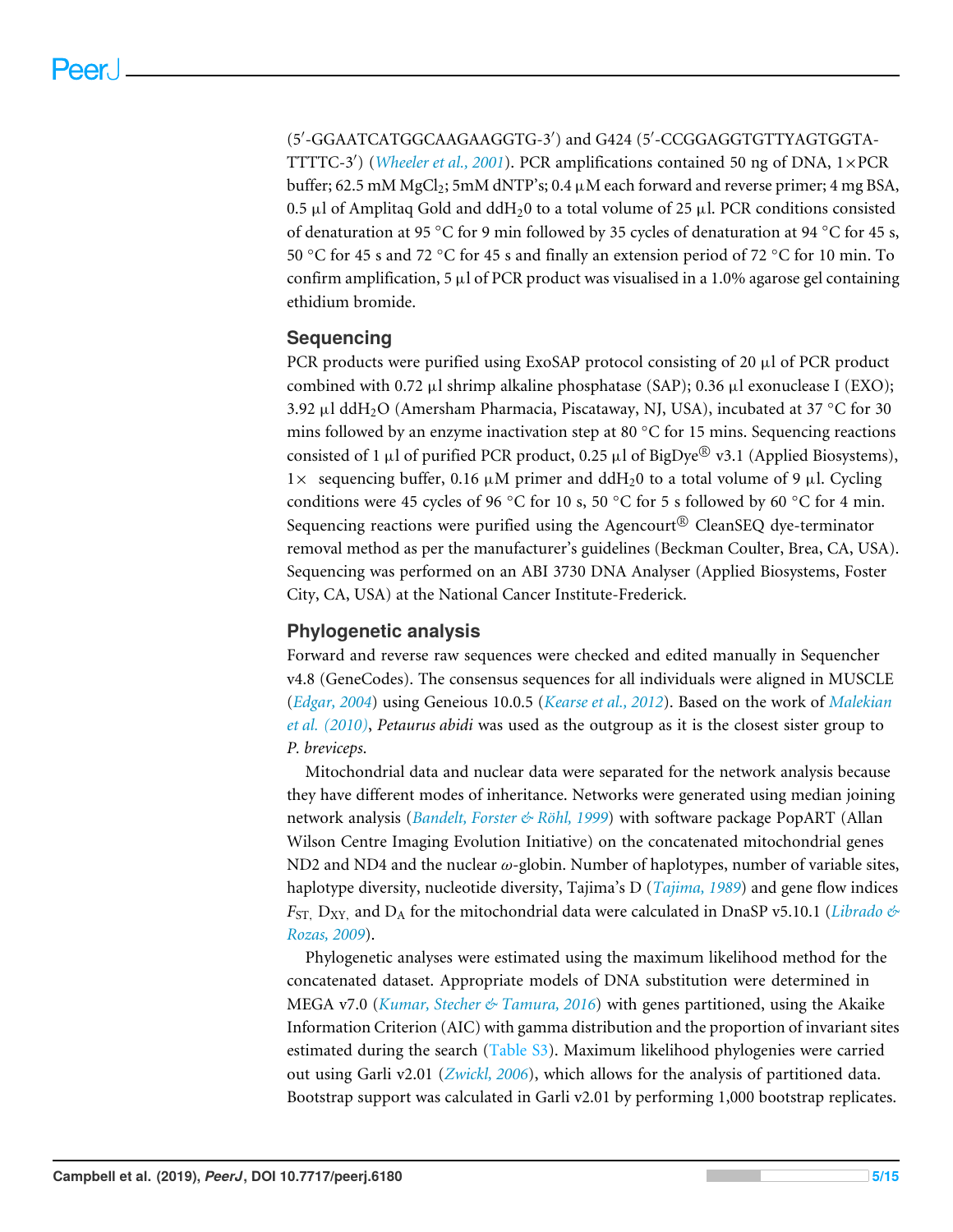<span id="page-5-0"></span>**Table 1 Gene flow and genetic differentiation statistics for** *Petaurus breviceps* **populations.** Population statistics are presented as comparisons between (United States of America (USA), Indonesia (Indo), Papua New Guinea (PNG) and northern Australian (NAus), using F*ST* (population differentiation), D*xy* (absolute divergence) and D*<sup>a</sup>* (net diversity).

| Statistic | Population | Indo  | <b>USA</b> | <b>NAus</b> |
|-----------|------------|-------|------------|-------------|
| $F_{st}$  | <b>PNG</b> | 0.242 | 0.599      | 0.572       |
|           | Indo       |       | 0.198      | 0.608       |
|           | <b>USA</b> | -     | –          | 0.862       |
| $D_{xy}$  | <b>PNG</b> | 0.078 | 0.082      | 0.097       |
|           | Indo       |       | 0.038      | 0.101       |
|           | <b>USA</b> | -     | -          | 0.097       |
| $D_a$     | <b>PNG</b> | 0.019 | 0.049      | 0.055       |
|           | Indo       |       | 0.008      | 0.061       |
|           | <b>USA</b> |       |            | 0.084       |

Split support was calculated using DendroPy (*[Sukumaran & Holder, 2010](#page-14-11)*) and sumtrees v4.0.0 (*[Sukumaran & Holder, 2015](#page-14-12)*).

## **RESULTS**

We took a subset of 140 individuals with complete mitochondrial data from USA and from the suspected founder populations in PNG, Indonesia and northern Australia to test for the origin of the pet species using network analysis. We observed a total of 142 variable sites forming 51 haplotypes (Hd =  $0.9344$ ; nucleotide diversity Pi =  $0.03828$ ). Tajima's D was negative, −1.2, which can be indicative of a rapid population expansion, however this result was not significant  $(P = 0.10)$ . We observed relatively low genetic distance values between Indonesia and USA populations ( $F_{ST} = 0.198$ ;  $D_{XY} = 0.038$ ;  $D_A = 0.008$ ) [\(Table 1\)](#page-5-0), which could reflect either the recent introduction history and/or ongoing gene flow. The median joining network shows 23 closely related USA haplotypes, two of which contain sequences identical to haplotypes from Sorong, Indonesia (H21 and H48) [\(Fig. 2\)](#page-6-0). The USA and Australian populations are distantly related based on genetic divergence  $(F_{ST} = 0.86; D_{XY} = 0.097; D_A = 0.084)$ . There is very little diversity within the nuclear network analysis of any population [\(Fig. S1\)](http://dx.doi.org/10.7717/peerj.6180#supp-1). Only four haplotypes were observed in the total dataset, the most frequent occurred in all geographic locations, and all differed by only one base pair from each other. The three minor haplotypes occurred in Sol River, Indonesia (G-H1); Northern Territory, Australia (G-H2) and Texas, USA (G-H3).

Of the 287 individuals sequenced across the native range and the USA, 231 had complete data for all three genes and were concatenated for phylogenetic analysis. Maximum likelihood analysis shows the USA sequences are most closely related to sequences from Indonesia as expected [\(Fig. 3\)](#page-7-0). The USA sequences fall within the PNG/Indonesian clades sharing a common ancestor with C-H42 (Kai Besar Island, Indonesia) (*[Malekian et al.,](#page-13-3) [2010](#page-13-3)*) and including two haplotypes, C-H21 and C-H48, which share identical sequence with Indonesian individuals sourced from Sorong, Indonesia (*[Campbell et al., 2018](#page-12-2)*).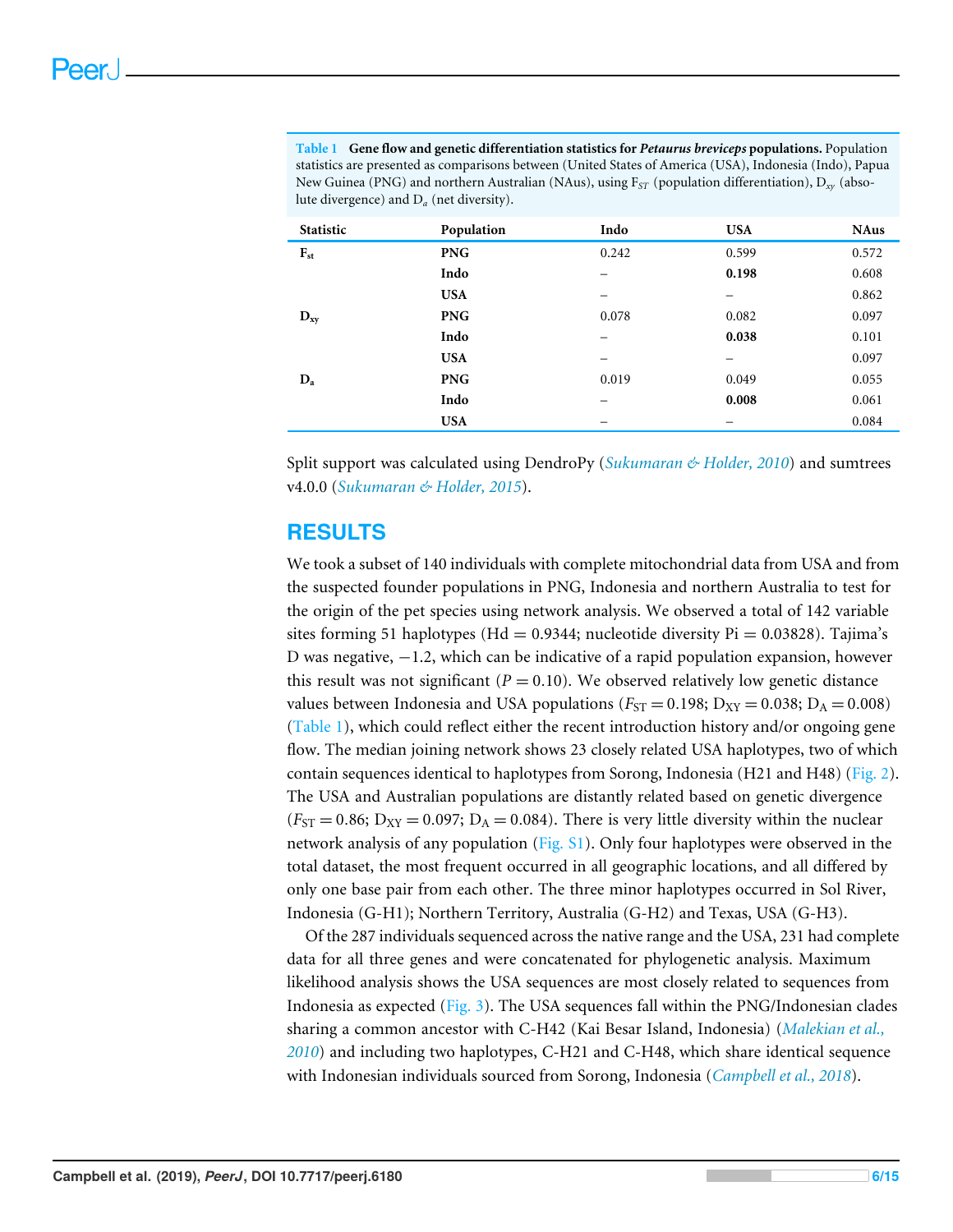Peer.

<span id="page-6-0"></span>

**Figure 2 Median joining mitochondrial network demonstrating that** *Petaurus breviceps* **samples collected from the pet trade in the United States of America are most closely related to wild-caught individuals from West Papua, Indonesia.** Sequences were analysed from USA, the island of New Guinea and northern Australia, where the pet trade was thought to originate from. The size of the circles indicate the number of individuals identified with a given haplotype. Colours within the circles indicate the geographic provenance. Haplotypes that occurred in multiple locations are indicated with a pie chart showing the proportion of individuals from different locations. Single base pair substitutions are indicated as hatched black lines.

Full-size [DOI: 10.7717/peerj.6180/fig-2](https://doi.org/10.7717/peerj.6180/fig-2)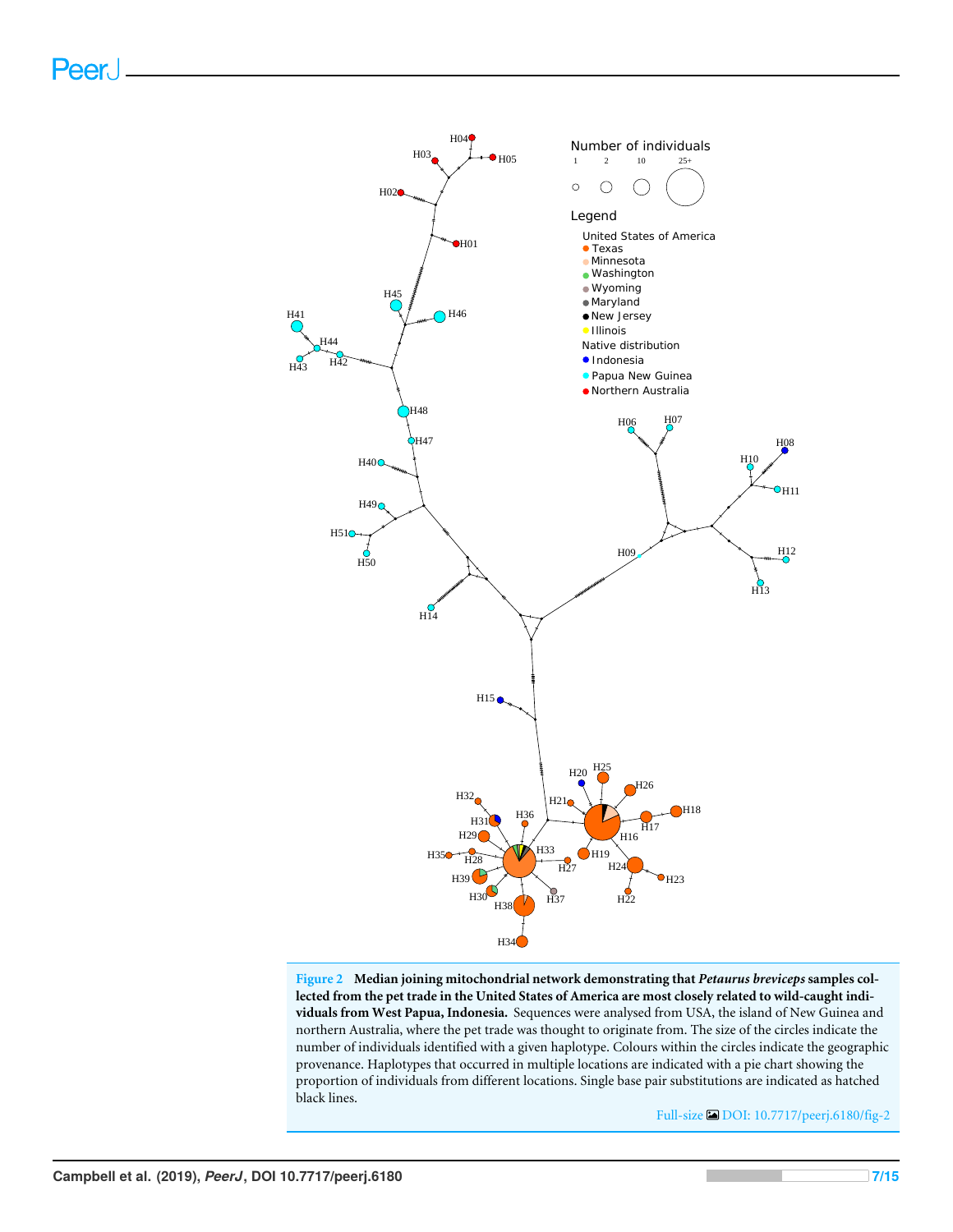Peer.

<span id="page-7-0"></span>

**Figure 3 Maximum likelihood analysis demonstrating that** *Petaurus breviceps* **samples collected from the pet trade in the United States of America are most closely related to wild-caught individuals from Sorong, West Papua, Indonesia.** Sequences from across the entire native and introduced range were included in the analysis. Evolutionary history was inferred by means of the maximum likelihood method using a concatenated dataset comprising mtDNA (ND2, ND4) and nDNA genes ( $\omega$ -globin). The introduced population in USA (orange) falls directly within the Papuan clades (blue and grey). No Australian sequences (green and red) were identified within the USA population sampled. Bootstrap values are indicated on branch nodes.

Full-size [DOI: 10.7717/peerj.6180/fig-3](https://doi.org/10.7717/peerj.6180/fig-3)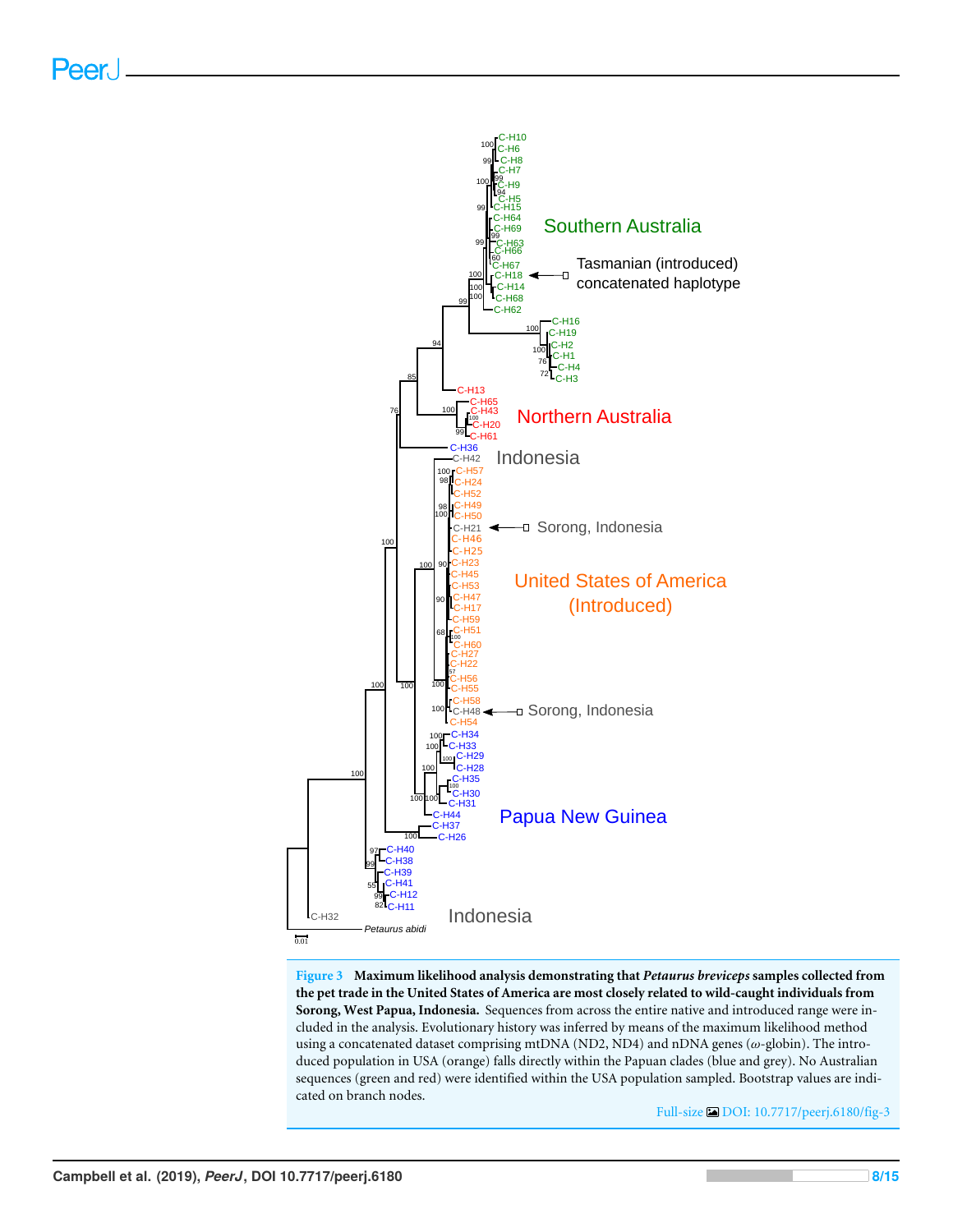|                                 | Native or<br>introduced | No. of<br>individuals | No. of<br>haplotypes | Haplotype<br>diversity |
|---------------------------------|-------------------------|-----------------------|----------------------|------------------------|
| USA combined                    | Introduced              | 112                   | 23                   | 0.21                   |
| Texas only                      | Introduced              | 106                   | 22                   | 0.21                   |
| Tasmania (AUS)*                 | Introduced              | 27                    |                      | 0.04                   |
| Papua New Guinea                | <b>Native</b>           | 27                    | 20                   | 0.74                   |
| Indonesia                       | <b>Native</b>           | 5                     | $\overline{4}$       | 0.80                   |
| Australia mainland <sup>*</sup> | <b>Native</b>           | 71                    | 34                   | 0.48                   |

<span id="page-8-1"></span>**Table 2 Mitochondrial haplotype diversity of native populations and introduced populations of** *Petaurus breviceps***.** The proportion of haplotypes per individual (Haplotype diversity) is reported to account for differing sampling intensities across studies and locations.

**Notes.**

<span id="page-8-0"></span>\*Asterisk indicates data from *[Campbell et al. \(2018\)](#page-12-2)*.

We used the intensely sampled Texas population to investigate within population genetic diversity. From the 106 samples with complete mitochondrial data we observed 75 variable sites forming 45 haplotypes (Hd = 0.9716; nucleotide diversity  $Pi = 0.00447$ ). Tajima's D was negative,  $-1.75$ , but not significant ( $P = 0.10$ ). This result suggests a steady population expansion in Texas, however, it is difficult to rule out possible founder effects with such a short temporal scale.

A comparison of mitochondrial haplotype diversity between native and introduced populations of sugar gliders shows low diversity when compared with intrapopulation diversities among each of the native PNG, Indonesian and mainland Australian populations sampled [\(Table 2\)](#page-8-1). However, the USA population has a much higher diversity when compared with an introduced population found in Tasmania, Australia, even though the species has been in the USA for a much shorter time period. This would suggest a recent introduction from multiple source populations into the USA, although ongoing gene flow cannot be ruled out.

## **DISCUSSION**

Our analysis suggests that all of the USA sugar gliders sampled in this study have originated from a source population in the vicinity of Sorong, Indonesia because all USA individuals exist in a single clade with high sequence identity to two individuals sampled from this region. Our sampling shows no evidence consistent with USA sugar gliders originating from other parts of Indonesia, Papua New Guinea or Australia. This suggests that trade in sugar gliders is from a concentrated area and there are no wide-reaching impacts of the pet-trade across the broader native range of sugar gliders. Our results are consistent with reports from legal Indonesian wildlife trade channels, which designate Sorong as the base for collection of sugar gliders and states that exported animals are either captive bred, or captured from surrounding wild locations. To abide by Indonesian regulations, exporters must restrict exportation to quotas of individuals (for example 225 animals for the years 2010 and 2011) (*[Lyons & Natusch, 2012](#page-13-5)*). There is concern amongst conservation groups and non-governmental organisations (NGOs) working in the area that Indonesian exportation rates far exceed these quotas (*[Lyons & Natusch, 2012](#page-13-5)*). Additionally, there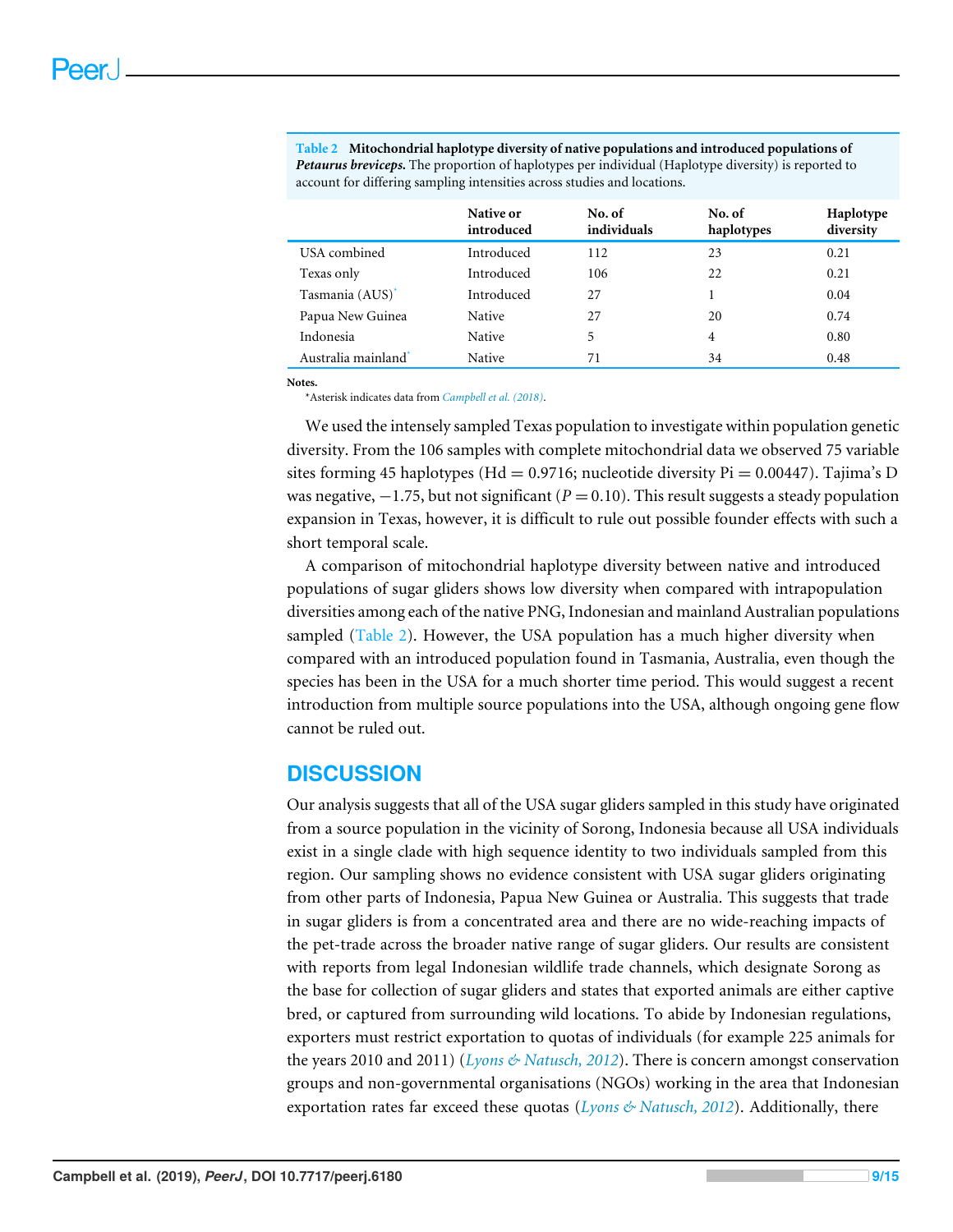are concerns about how wildlife quotas are calculated in Indonesia and where breeding facilities obtain animals if none currently exist in captivity (*[Janssen & Chng, 2018](#page-13-11)*). Our study has not surveyed a sufficient number of genetic loci to provide quantitative estimates of exportation rate, and we are thus unable to determine compliance with export quotas. Encouragingly, we did not discover any unequivocal evidence for illegal trade of sugar gliders. However, we note that participation in this study from operators in the USA was voluntary. Additionally, our study has surveyed only a small proportion of the USA population (seven states). It is possible that with more extensive sampling from the USA population, cases of illegal trade may become apparent. However, because our sampling was focused upon two large operators that supply the majority of the country, we suggest that export from West Papua, Indonesia, is for the most part legal.

Compared to other introduced sugar glider populations, domestically kept exotic pet sugar gliders in the USA are a relatively diverse group, displaying 23 mitochondrial haplotypes. Traditionally introduced species are thought to harbour low genetic diversity due to small founding populations and bottlenecks (*[Nei, Maruyama & Chakraborty, 1975](#page-13-12)*; *[Dlugosch & Parker, 2008](#page-12-8)*; *[Frankham, 2010](#page-12-9)*; *[Campbell et al., 2018](#page-12-2)*). However, high diversity has been shown in introduced populations founded by multiple introductions (*[Kolbe et al.,](#page-13-13) [2004](#page-13-13)*; *[Facon et al., 2008](#page-12-10)*; *[Bock et al., 2015](#page-12-11)*). The genetic diversity for the USA population of sugar gliders is consistent with reports from breeders suggesting intermittent importation of new individuals into breeding colonies. The high mtDNA haplotype diversity we observed in USA captive populations is likely to be a result of multiple collection localities near Sorong and/or randomly introducing new haplotypes from a genetically diverse source population in West Papua. The high mitochondrial diversity in the USA and the low measures of genetic distance between the USA and Indonesia ( $F_{ST} = 0.198$ ;  $D_{XY} = 0.038$ ;  $D_A = 0.008$ ) could suggest gene flow between the two countries or multiple recent introductions of individuals which were wild caught from varying localities. For comparison, the population of sugar gliders recently introduced to Tasmania, through a single introduction of unknown numbers approximately 150 years ago, consists of just a single haplotype (*[Campbell et al., 2018](#page-12-2)*). Further, *F<sub>ST</sub>* between Tasmanian and mainland populations is very high  $(F_{ST} = 0.680)$  but between population divergence statistics are very low (absolute diversity,  $D_{XY} = 0.008$ ; net divergence,  $D_A = 0.005$ ). The most basal lineage of all sugar gliders is haplotype C-H32, which originates from the geographical centre of the island of New Guinea in West Papua, Indonesia (*[Malekian et al.,](#page-13-3) [2010](#page-13-3)*). There is a strong separation between the PNG/Indonesian clades and the Australian clades.

## **CONCLUSION**

Here we have provided evidence to support anecdotal reports from commercial websites offering the sale of sugar gliders that the source of the USA population of sugar gliders is West Papua, Indonesia. In our sampling, we found no evidence of illegal trade from other parts for the sugar glider native range but we cannot discount the possibility that animals are taken from other parts of Indonesia or Papua New Guinea and traded from Sorong. The scope of our inference is limited due to sparse sampling of West Papua, surrounding islands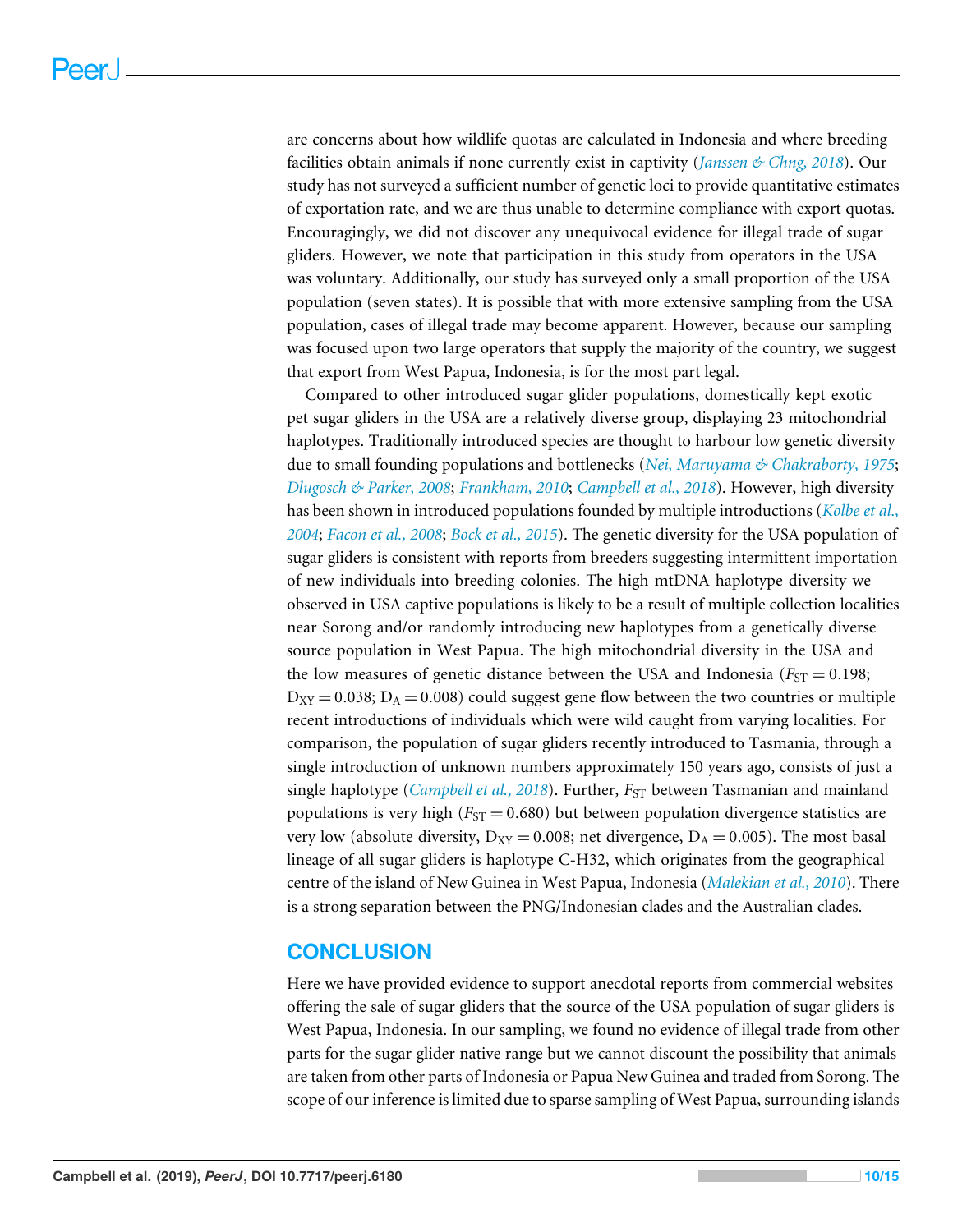and the voluntary nature of tissue donation from USA pet owners. More extensive sampling of wild sugar gliders, animals bred in captive breeding facilities in West Papua and privately owned sugar gliders in the USA along with detailed pedigree information from breeders in the USA would be required to fully understand the importation history (*[Hogg et al., 2018](#page-12-12)*). We established that despite being founded very recently (less than 30 years ago), the USA population is significantly more diverse than other introduced but older populations in Australia (*[Campbell et al., 2018](#page-12-2)*). This implies multiple recent introductions and/or gene flow between Indonesia and the USA (*[Dawnay et al., 2008](#page-12-13)*; *[Ogden & Linacre, 2015](#page-14-13)*), and suggests that there is sufficient diversity within the USA population to avoid negative consequences of inbreeding if pedigrees are carefully managed. Ongoing importation of sugar gliders from legal avenues would allow US breeders to actively manage genetic diversity in the captive USA population, while allowing Indonesian wildlife traders the opportunity to benefit from their natural resources. For the specific purpose of preventing inbreeding in the USA an appropriately managed wild harvest of sugar gliders from West Papua, Indonesia, could continue with sufficient regulation of wildlife trade and if sustainable wildlife harvest quotas are enforced (*[Nijman, 2010](#page-14-0)*; *[Janssen & Chng, 2018](#page-13-11)*). Initiatives to achieve this could include, stricter licensing and registration for exporters, minimum mandatory reporting standards for captive breeding facilities and monitoring of selected wildlife trade hubs (*[Nijman, 2010](#page-14-0)*).

## **ACKNOWLEDGEMENTS**

We would like to thank David M. Brust DVM from the Association of Sugar Glider Veterinarians, USA for significant efforts in sample collection. We thank Shelly Sterk [\(http://www.glidernursery.com](http://www.glidernursery.com) and [http://www.sugargliderhelp.com\)](http://www.sugargliderhelp.com) and Kaylee Slickis for fundraising, public awareness, sample collection and data co-ordination. We also thank the following veterinary professionals for contributing tissue samples: Warren Briggs DVM, Cathy Johnson-Delaney DVM, Lorelei Tibbetts LVT, Sara Childs-Sanford DVM, Gina Wilson DVM, Laurie Hess DVM, Jeffrey L. Rhody DVM, Michael Herko DVM.

## <span id="page-10-0"></span>**ADDITIONAL INFORMATION AND DECLARATIONS**

### **Funding**

This research was funded by the Intramural Research Program of National Cancer Institute (Frederick, USA), the Researcher Encouragement Scheme at the Institute for Applied Ecology (University of Canberra, Australia), CSIRO Strategic Funding and financial donations from the Sugar Glider Community and Industry. Seventy-five members of the public contributed to a crowd-funding campaign, including the following major donors: Kaylee Slickis, Exotic Nutrition Pet Company [\(http://www.exoticnutrition.com\)](http://www.exoticnutrition.com) and GliderBoy Gliders [\(http://www.gliderboygliders.com\)](http://www.gliderboygliders.com). Some members of the public contributed tissue samples for genetic analysis and made small financial contributions via crowd-funding. Commercial sponsors did not have any role in study design, data collection analysis, decision to publish, or preparation of the manuscript.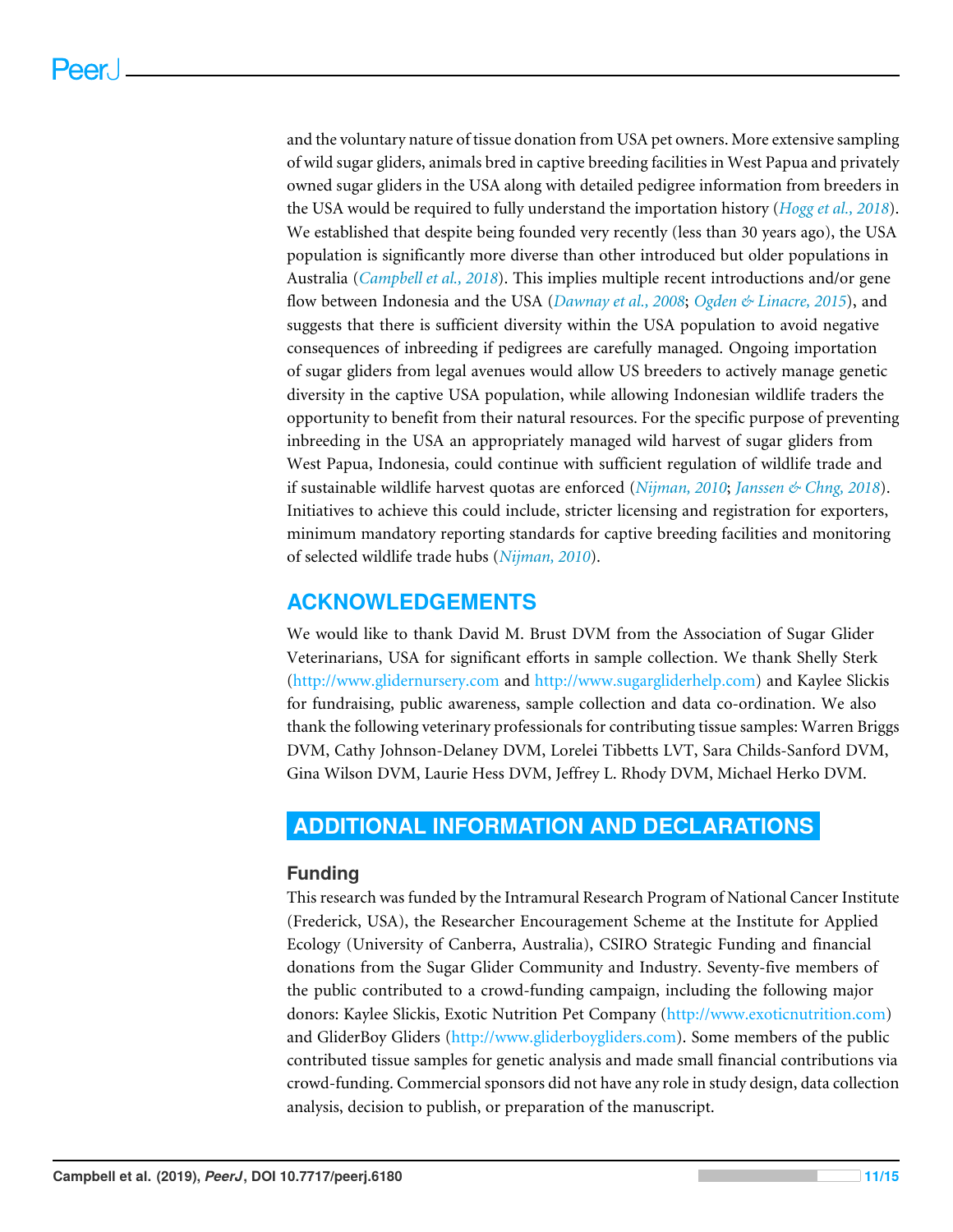## **Grant Disclosures**

The following grant information was disclosed by the authors: Intramural Research Program of National Cancer Institute (Frederick, USA). Researcher Encouragement Scheme at the Institute for Applied Ecology (University of Canberra, Australia). CSIRO Strategic Funding.

Crownfunding by Sugar Glider Community and Industry.

### **Competing Interests**

The authors declare there are no competing interests.

### **Author Contributions**

- [Catriona D. Campbell](#page-0-4) performed the experiments, analyzed the data, prepared figures and/or tables, authored or reviewed drafts of the paper, approved the final draft.
- [Jill Pecon-Slattery](#page-0-5) contributed reagents/materials/analysis tools, authored or reviewed drafts of the paper.
- [Rebecca Pollak](#page-0-6) performed the experiments.
- [Leo Joseph](#page-0-7) authored or reviewed drafts of the paper.
- [Clare E. Holleley](#page-0-8) conceived and designed the experiments, performed the experiments, analyzed the data, contributed reagents/materials/analysis tools, prepared figures and/or tables, authored or reviewed drafts of the paper, approved the final draft.

#### **Animal Ethics**

The following information was supplied relating to ethical approvals (i.e., approving body and any reference numbers):

Animal ethics approval was not required for this study because no work with live animals was conducted by the authors. All tissue samples were opportunistically donated by qualified veterinarians and consisted of biological material would have otherwise been disposed of as pathological waste.

### **Data Availability**

The following information was supplied regarding data availability:

All genetic data in this study is available at Genbank, accession numbers [MH247781–](https://www.ncbi.nlm.nih.gov/geo/query/acc.cgi?acc=MH247781) [MH247925](https://www.ncbi.nlm.nih.gov/geo/query/acc.cgi?acc=MH247925) and [MH310446](https://www.ncbi.nlm.nih.gov/geo/query/acc.cgi?acc=MH310446)[–MH310731.](https://www.ncbi.nlm.nih.gov/geo/query/acc.cgi?acc=MH310731) [Table S2](http://dx.doi.org/10.7717/peerj.6180#supp-3) lists the accession numbers for previously published samples and samples collected by this study. Sequence alignment files (NEXUS) for the figures are available as [Supplementary Information.](http://dx.doi.org/10.7717/peerj.6180#supplemental-information)

#### **Supplemental Information**

Supplemental information for this article can be found online at [http://dx.doi.org/10.7717/](http://dx.doi.org/10.7717/peerj.6180#supplemental-information) [peerj.6180#supplemental-information.](http://dx.doi.org/10.7717/peerj.6180#supplemental-information)

## **REFERENCES**

<span id="page-11-0"></span>**Alacs E, Georges A. 2008.** Wildlife across our borders: a review of the illegal trade in Australia. *Australian Journal of Forensic Sciences* **40(2)**:147–160 [DOI 10.1080/00450610802491382.](http://dx.doi.org/10.1080/00450610802491382)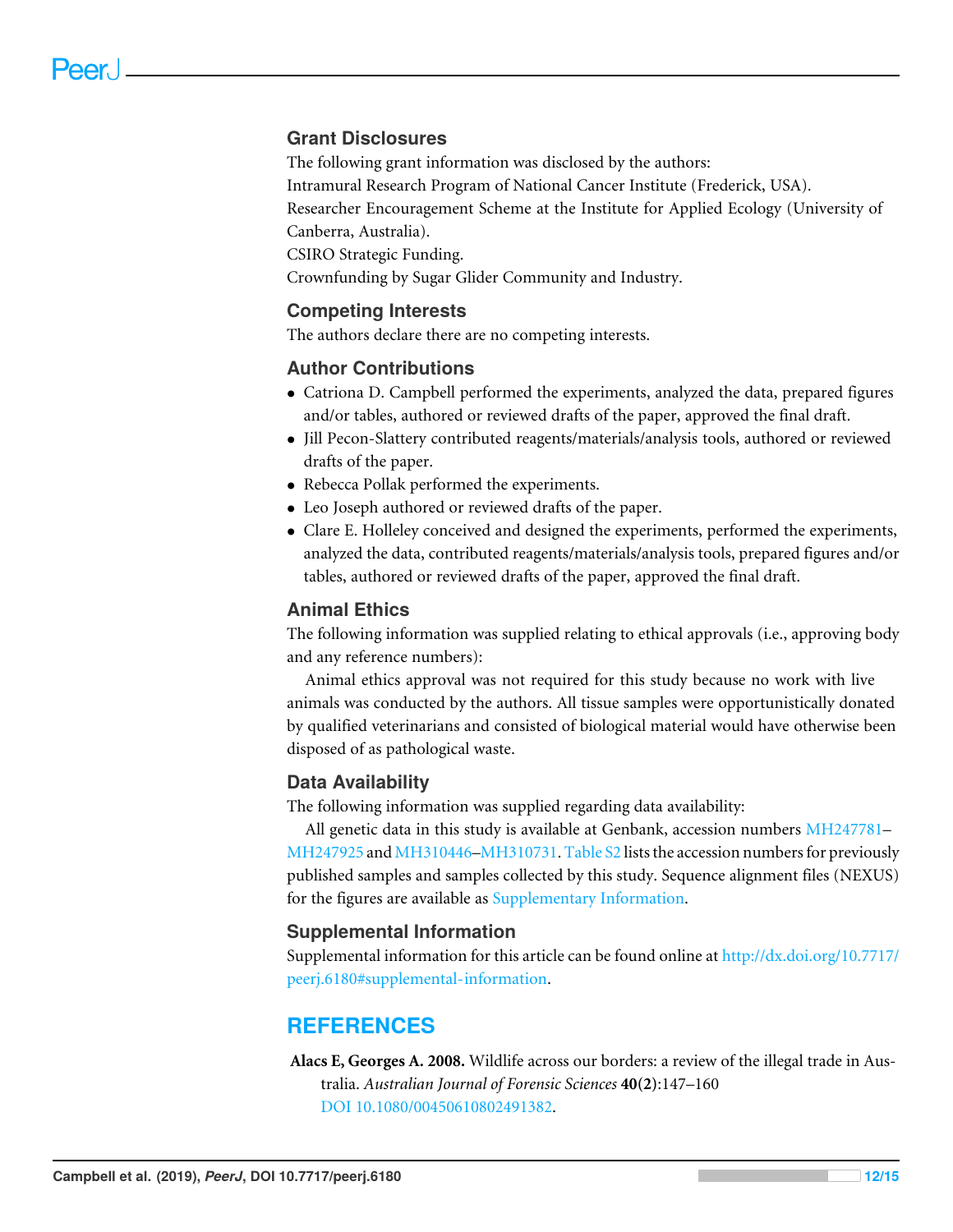- <span id="page-12-5"></span>**Arevalo E, Davis SK, Sites JW. 1994.** Mitochondrial DNA sequence divergence and phylogenetic relationships among eight chromosome races of the *Sceloporus grammicus* complex (Phrynosomatidae) in central Mexico. *Systematic Biology* **43(3)**:387–418 [DOI 10.2307/2413675.](http://dx.doi.org/10.2307/2413675)
- <span id="page-12-7"></span>**Bandelt HJ, Forster P, Röhl A. 1999.** Median-joining networks for inferring intraspecific phylogenies. *Molecular Biology and Evolution* **16(1)**:37–48 [DOI 10.1093/oxfordjournals.molbev.a026036.](http://dx.doi.org/10.1093/oxfordjournals.molbev.a026036)
- <span id="page-12-4"></span>**Benson DA, Cavanaugh M, Clark K, Karsch-Mizrachi I, Lipman DJ, Ostell J, Sayers EW. 2013.** GenBank. *Nucleic Acids Research* **41(D1)**:36–42 [DOI 10.1093/nar/gks1195.](http://dx.doi.org/10.1093/nar/gks1195)
- <span id="page-12-11"></span>**Bock DG, Caseys C, Cousens RD, Hahn MA, Heredia SM, Hubner S, Turner KG, Whitney KD, Rieseberg LH, Hübner S, Turner KG, Whitney KD, Rieseberg LH, Harris J. 2015.** What we still don't know about invasion genetics. *Molecular Ecology* **24(9)**:2277–2297 [DOI 10.1111/mec.13032.](http://dx.doi.org/10.1111/mec.13032)
- <span id="page-12-3"></span>**Brust DM. 2009.** *Sugar gliders: a complete veterinary care guide*. Sugarland: Veterinary Interactive Publications.
- <span id="page-12-1"></span>**Bulte EH, Damania R. 2005.** An economic assessment of wildlife farming and conservation. *Conservation Biology* **19(4)**:1222–1233 [DOI 10.1111/j.1523-1739.2005.00149.x.](http://dx.doi.org/10.1111/j.1523-1739.2005.00149.x)
- <span id="page-12-0"></span>**Bush ER, Baker SE, Macdonald DW. 2014.** Global trade in exotic pets 2006–2012. *Conservation Biology* **28(3)**:663–676 [DOI 10.1111/cobi.12240.](http://dx.doi.org/10.1111/cobi.12240)
- <span id="page-12-2"></span>**Campbell CD, Sarre SD, Stojanovic D, Gruber B, Medlock K, Harris S, MacDonald AJ, Holleley CE. 2018.** When is a native species invasive? Incursion of a predatory marsupial detected using molecular and historical data. *Diversity and Distributions* **24(6)**:1–10 [DOI 10.1111/ddi.12717.](http://dx.doi.org/10.1111/ddi.12717)
- <span id="page-12-13"></span>**Dawnay N, Ogden R, Thorpe RS, Pope LC, Dawson DA, McEwing R. 2008.** A forensic STR profiling system for the Eurasian badger: a framework for developing profiling systems for wildlife species. *Forensic Science International: Genetics* **2(1)**:47–53 [DOI 10.1016/j.fsigen.2007.08.006.](http://dx.doi.org/10.1016/j.fsigen.2007.08.006)
- <span id="page-12-8"></span>**Dlugosch KM, Parker IM. 2008.** Founding events in species invasions: genetic variation, adaptive evolution, and the role of multiple introductions. *Molecular Ecology* **17(1)**:431–449 [DOI 10.1111/j.1365-294X.2007.03538.x.](http://dx.doi.org/10.1111/j.1365-294X.2007.03538.x)
- <span id="page-12-6"></span>**Edgar RC. 2004.** MUSCLE: multiple sequence alignment with high accuracy and high throughput. *Nucleic Acids Research* **32(5)**:1792–1797 [DOI 10.1093/nar/gkh340.](http://dx.doi.org/10.1093/nar/gkh340)
- <span id="page-12-10"></span>**Facon B, Pointier JP, Jarne P, Sarda V, David P. 2008.** High genetic variance in lifehistory strategies within invasive populations by way of multiple introductions. *Current Biology* **18(5)**:363–367 [DOI 10.1016/j.cub.2008.01.063.](http://dx.doi.org/10.1016/j.cub.2008.01.063)
- <span id="page-12-9"></span>**Frankham R. 2010.** Challenges and opportunities of genetic approaches to biological conservation. *Biological Conservation* **143(9)**:1919–1927 [DOI 10.1016/j.biocon.2010.05.011.](http://dx.doi.org/10.1016/j.biocon.2010.05.011)
- <span id="page-12-12"></span>**Hogg CJ, Dennison S, Frankham GJ, Hinds M, Johnson RN. 2018.** Stopping the spin cycle: genetics and bio-banking as a tool for addressing the laundering of illegally caught wildlife as ''captive-bred''. *Conservation Genetics Resources* **10(2)**:237–246 [DOI 10.1007/s12686-017-0784-3.](http://dx.doi.org/10.1007/s12686-017-0784-3)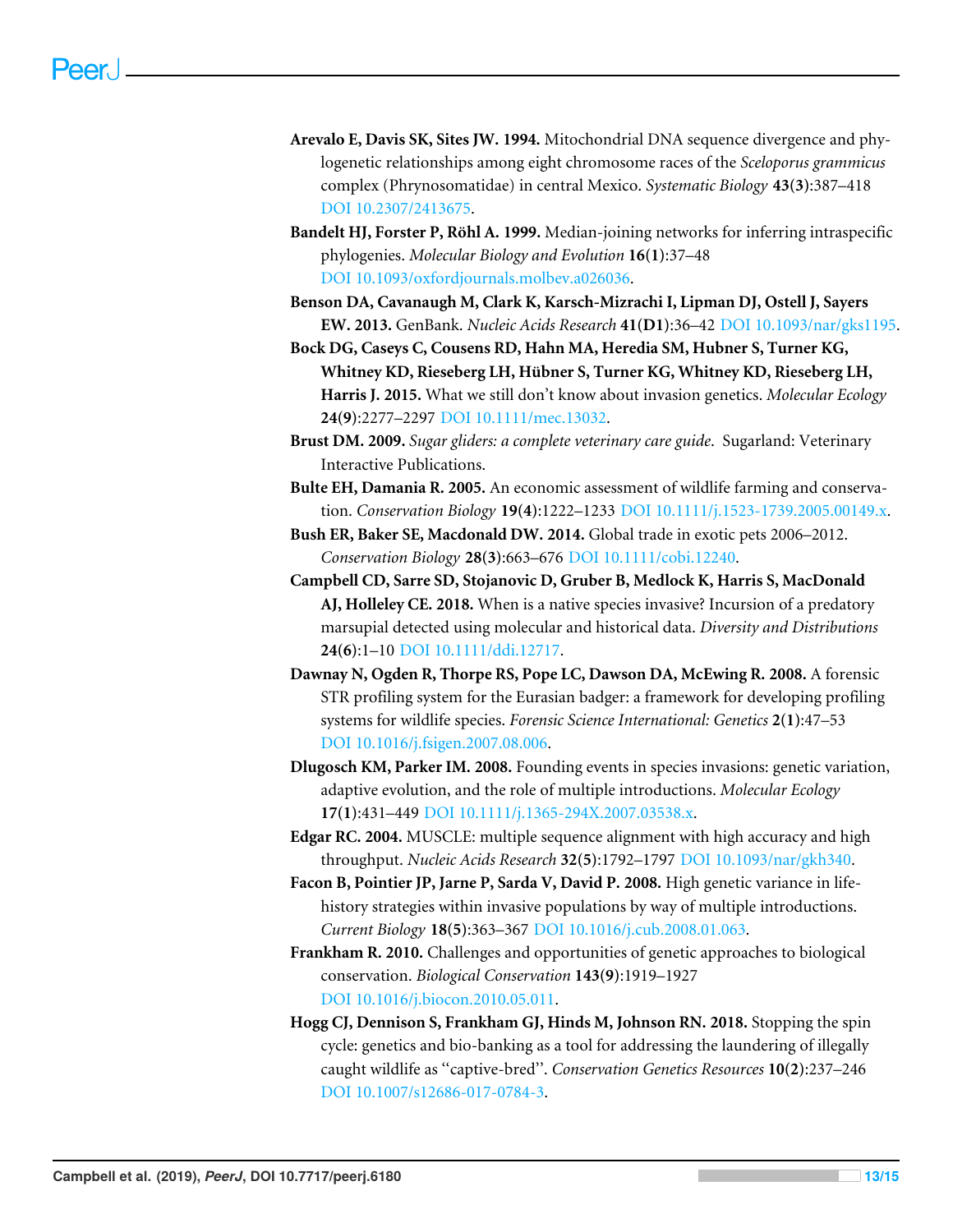- <span id="page-13-11"></span>**Janssen J, Chng SCLL. 2018.** Biological parameters used in setting captive-breeding quotas for Indonesia's breeding facilities. *Conservation Biology* **32(1)**:18–25 [DOI 10.1111/cobi.12978.](http://dx.doi.org/10.1111/cobi.12978)
- <span id="page-13-1"></span>**Johnson-Delaney CA. 2006.** Common procedures in hedgehogs, prairie dogs, exotic rodents, and companion marsupials. *Veterinary Clinics of North America—Exotic Animal Practice* **9(2)**:415–435 [DOI 10.1016/j.cvex.2006.03.004.](http://dx.doi.org/10.1016/j.cvex.2006.03.004)
- <span id="page-13-7"></span>**Kearse M, Moir R, Wilson A, Stones-Havas S, Cheung M, Sturrock S, Buxton S, Cooper A, Markowitz S, Duran C, Thierer T, Ashton B, Meintjes P, Drummond A. 2012.** Geneious basic: an integrated and extendable desktop software platform for the organization and analysis of sequence data. *Bioinformatics* **28(12)**:1647–1649 [DOI 10.1093/bioinformatics/bts199.](http://dx.doi.org/10.1093/bioinformatics/bts199)
- <span id="page-13-4"></span>**Koch AJ, Munks SA, Woehler EJ. 2008.** Hollow-using vertebrate fauna of Tasmania: distribution, hollow requirements and conservation status. *Australian Journal of Zoology* **56(5)**:323–349 [DOI 10.1071/ZO08003.](http://dx.doi.org/10.1071/ZO08003)
- <span id="page-13-13"></span>**Kolbe JJ, Glor RE, Rodríguez Schettino L, Lara AC, Larson A, Losos JB. 2004.** Genetic variation increases during biological invasion by a Cuban lizard. *Nature* **431(7005)**:177–181 [DOI 10.1038/nature02807.](http://dx.doi.org/10.1038/nature02807)
- <span id="page-13-10"></span>**Kumar S, Stecher G, Tamura K. 2016.** MEGA7: molecular evolutionary genetics analysis version 7.0 for bigger datasets. *Molecular Biology and Evolution* **33(7)**:1870–1874 [DOI 10.1093/molbev/msw054.](http://dx.doi.org/10.1093/molbev/msw054)
- <span id="page-13-9"></span>**Librado P, Rozas J. 2009.** DnaSP v5: a software for comprehensive analysis of DNA polymorphism data. *Bioinformatics* **25(11)**:1451–1452 [DOI 10.1093/bioinformatics/btp187.](http://dx.doi.org/10.1093/bioinformatics/btp187)
- <span id="page-13-6"></span>**Lyons JA, Natusch DJD. 2011.** Wildlife laundering through breeding farms: illegal harvest, population declines and a means of regulating the trade of green pythons (*Morelia viridis*) from Indonesia. *Biological Conservation* **144(12)**:3073–3081 [DOI 10.1016/j.biocon.2011.10.002.](http://dx.doi.org/10.1016/j.biocon.2011.10.002)
- <span id="page-13-5"></span>**Lyons JA, Natusch DJD. 2012.** Over-stepping the Quota? The trade in sugar gliders in West Papua, Indonesia. *TRAFFIC Bulletin* **24(1)**:5–6.
- <span id="page-13-8"></span>**Malekian M, Cooper SJB, Carthew SM. 2010.** Phylogeography of the Australian sugar glider (*Petaurus breviceps*): evidence for a new divergent lineage in eastern Australia. *Australian Journal of Zoology* **58(3)**:165–181 [DOI 10.1071/ZO10016.](http://dx.doi.org/10.1071/ZO10016)
- <span id="page-13-3"></span>**Malekian M, Cooper SJB, Norman JA, Christidis L, Carthew SM. 2010.** Molecular systematics and evolutionary origins of the genus *Petaurus* (Marsupialia: Petauridae) in Australia and New Guinea. *Molecular Phylogenetics and Evolution* **54(1)**:122–135 [DOI 10.1016/j.ympev.2009.07.026.](http://dx.doi.org/10.1016/j.ympev.2009.07.026)
- <span id="page-13-2"></span>**Mockrin MH, Bennett EL, Labruna DT. 2005.** Wildlife farming: a viable alternative to hunting in tropical forests? *Wildlife Conservation* **23(November)**:1–32.
- <span id="page-13-12"></span>**Nei M, Maruyama T, Chakraborty R. 1975.** The bottleneck effect and genetic variability in populations. *Evolution* **29(1)**:1–10 [DOI 10.2307/2407137.](http://dx.doi.org/10.2307/2407137)
- <span id="page-13-0"></span>**Nekaris KAI, Shepherd CR, Starr CR, Nijman V. 2010.** Exploring cultural drivers for wildlife trade via an ethnoprimatological approach: a case study of slender and